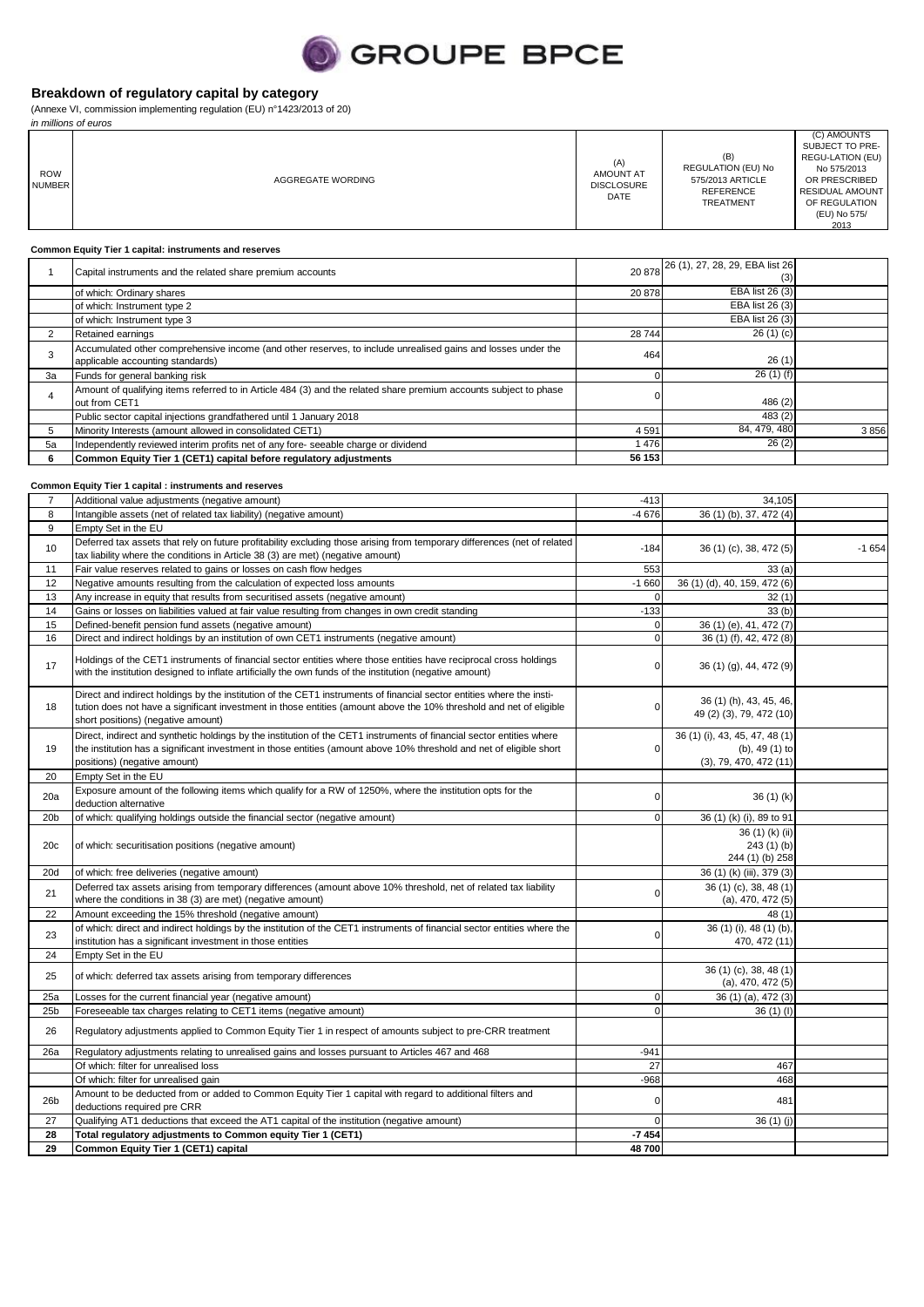

(Annexe VI, commission implementing regulation (EU) n°1423/2013 of 20)

|                             | in millions of euros                                                                                                                                                                                                                                              |                                               |                                                                                                |                                                                                                                                                |
|-----------------------------|-------------------------------------------------------------------------------------------------------------------------------------------------------------------------------------------------------------------------------------------------------------------|-----------------------------------------------|------------------------------------------------------------------------------------------------|------------------------------------------------------------------------------------------------------------------------------------------------|
| <b>ROW</b><br><b>NUMBER</b> | AGGREGATE WORDING                                                                                                                                                                                                                                                 | (A)<br>AMOUNT AT<br><b>DISCLOSURE</b><br>DATE | (B)<br>REGULATION (EU) No<br>575/2013 ARTICLE<br><b>REFERENCE</b><br>TREATMENT                 | (C) AMOUNTS<br>SUBJECT TO PRE-<br>REGU-LATION (EU)<br>No 575/2013<br>OR PRESCRIBED<br>RESIDUAL AMOUNT<br>OF REGULATION<br>(EU) No 575/<br>2013 |
|                             | Additional Tier 1 (AT1) capital: instruments                                                                                                                                                                                                                      |                                               |                                                                                                |                                                                                                                                                |
| 30                          | Capital instruments and the related share premium accounts                                                                                                                                                                                                        | $\Omega$                                      | 51, 52                                                                                         |                                                                                                                                                |
| 31                          | of which: classified as equity under applicable accounting standards                                                                                                                                                                                              |                                               |                                                                                                |                                                                                                                                                |
| 32                          | of which: classified as liabilities under applicable accounting standards                                                                                                                                                                                         |                                               |                                                                                                |                                                                                                                                                |
| 33                          | Amount of qualifying items referred to in Article 484 (4) and the related share premium accounts subject to phase<br>out from AT1                                                                                                                                 | 2 2 9 3                                       | 486 (3)                                                                                        |                                                                                                                                                |
|                             | Public sector capital injections grandfathered until 1 January 2018                                                                                                                                                                                               | $\mathbf 0$                                   | 483 (3)                                                                                        |                                                                                                                                                |
| 34                          | Qualifying Tier 1 capital included in consolidated AT1 capital (including minority interests not included in row 5)<br>issued by subsidiaries and held by third parties                                                                                           | $\Omega$                                      | 85, 86, 480                                                                                    |                                                                                                                                                |
| 35                          | of which: instruments issued by subsidiaries subject to phase out                                                                                                                                                                                                 |                                               | 486(3)                                                                                         |                                                                                                                                                |
| 36                          | Additional Tier 1 (AT1) capital before regulatory adjustments                                                                                                                                                                                                     | 2 2 9 3                                       |                                                                                                |                                                                                                                                                |
|                             | Additional Tier 1 (AT1) capital: regulatory adjustments                                                                                                                                                                                                           |                                               |                                                                                                |                                                                                                                                                |
| 37                          | Direct and indirect holdings by an institution of own ATI Instruments (negative amount)                                                                                                                                                                           | $\Omega$                                      | 52 (1) (b), 56 (a), 57, 475 (2)                                                                |                                                                                                                                                |
| 38                          | Holdings of the AT1 instruments of financial sector entities where those entities have reciprocal cross holdings with<br>the institution designed to inflate artificially the own funds of the institution (negative amount)                                      | 0                                             | 56 (b), 58, 475 (3)                                                                            |                                                                                                                                                |
| 39                          | Direct and indirect holdings of the AT1 instruments of financial sector entities where the institution does not have a<br>significant investment in those entities (amount above the 10% threshold and net of eligible short positions)<br>(negative amount)      | $\Omega$                                      | 56 (c), 59, 60, 79, 475 (4)                                                                    |                                                                                                                                                |
| 40                          | Direct and indirect holdings by the institution of the AT1 instruments of financial sector entities where the institution<br>has a significant investment in those entities (amount above the 10% threshold net of eligible short positions)<br>(negative amount) | $-28$                                         | 56 (d), 59, 60, 79, 475 (4)                                                                    | $-40$                                                                                                                                          |
| 41                          | Regulatory adjustments applied to additional tier 1 in respect of amounts subject to pre-CRR treatment and<br>transitional treatments subject to phase out as prescribed in Regulation (EU) No 575/2013 (i.e. CRR residual<br>amounts)                            |                                               |                                                                                                |                                                                                                                                                |
| 41a                         | Residual amounts deducted from Additional Tier 1 capital with regard to deduction from Common Equity Tier 1<br>capital during the transitional period pursuant to article 472 of Regulation (EU) No 575/2013                                                      |                                               | 472, 472 (3) (a), 472 (4), 472<br>(6), 472 (8) (a), 472 (9), 472<br>$(10)$ (a), 472 $(11)$ (a) |                                                                                                                                                |
|                             | Of which: Own capital instruments                                                                                                                                                                                                                                 |                                               |                                                                                                |                                                                                                                                                |
|                             | Of which: non-significant investments in the capital of other financial sector entities                                                                                                                                                                           |                                               |                                                                                                |                                                                                                                                                |
|                             | Of which: significant investments in the capital of other financial sector entities                                                                                                                                                                               |                                               |                                                                                                |                                                                                                                                                |
| 41 <sub>b</sub>             | Residual amounts deducted from Additional Tier 1 capital with regard to deduction from Tier 2 capital during the<br>transitional period pursuant to article 475 of Regulation (EU) No 575/2013                                                                    | $-431$                                        | 477, 477 (3), 477 (4) (a)                                                                      |                                                                                                                                                |
|                             | Of which: Own capital instruments                                                                                                                                                                                                                                 |                                               |                                                                                                |                                                                                                                                                |
|                             | Of which: non-significant investments in the capital of other financial sector entities                                                                                                                                                                           |                                               |                                                                                                |                                                                                                                                                |
|                             | Of which: significant investments in the capital of other financial sector entities                                                                                                                                                                               | $-431$                                        |                                                                                                |                                                                                                                                                |
| 41c                         | Amount to be deducted from or added to Additional Tier 1 capital with regard to additional filters and deductions<br>required pre- CRR                                                                                                                            | 0                                             | 467, 468, 481                                                                                  |                                                                                                                                                |
| 42                          | Qualifying T2 deductions that exceed the T2 capital of the institution (negative amount)                                                                                                                                                                          | $\Omega$                                      | 56(e)                                                                                          |                                                                                                                                                |

**Tier 2 (T2) capital: instruments and provisions**

| 46 | Capital instruments and the related share premium accounts                                                        | 13 169    | 62.63         |  |
|----|-------------------------------------------------------------------------------------------------------------------|-----------|---------------|--|
| 47 | Amount of qualifying items referred to in Article 484 (5) and the related share premium accounts subject to phase |           |               |  |
|    | out from T2                                                                                                       | <b>76</b> | 486(4)        |  |
|    | Public sector capital injections grandfathered until 1 January 2018                                               |           | 483(4)        |  |
| 48 | Qualifying own funds instruments included in consolidated T2 capital (including minority interests and AT1        |           |               |  |
|    | instruments not included in rows 5 or 34) issued by subsidiaries and held by third parties                        |           | 87, 88, 480   |  |
| 49 | of which: instruments issued by subsidiaries subject to phase out                                                 |           | 486(4)        |  |
| 50 | Credit risk adiustments                                                                                           |           | 62 (c) et (d) |  |
| 51 | Tier 2 (T2) capital before regulatory adjustments                                                                 | 13 246    |               |  |

**43 Total regulatory adjustments to Additional Tier 1 (AT1) capital -459 44 Additional Tier 1 (AT1) capital 1 835 45 Tier 1 capital (T1 = CET1 + AT1) 50 535**

**Tier 2 (T2) capital: regulatory adjustments**

| 52  | Direct and indirect holdings by an institution of own T2 instruments and subordinated bans (negative amount)                                                                                                                                                                   | 63 (b) (i), 66 (a), 67, 477 (2) |  |
|-----|--------------------------------------------------------------------------------------------------------------------------------------------------------------------------------------------------------------------------------------------------------------------------------|---------------------------------|--|
| 53  | Holdings of the T2 instruments and subordinated bans of financial sector entities where those entities have<br>reciprocal cross holdings with the institution designed to inflate artificially the own funds of the institution (negative<br>amount)                           | 66 (b), 68, 477 (3)             |  |
| 54  | Direct and indirect holdings of the T2 instruments and subordinated loans of financial sector entities where the<br>institution does not have a significant investment in those entities (amount above 10% threshold and net of eligible<br>short positions) (negative amount) | 66 (c), 69, 70, 79, 477 (4)     |  |
| 54a | Of which new holdings not subject to transitional arrangements                                                                                                                                                                                                                 |                                 |  |
| 54b | Of which holdings existing before 1 January 2013 and subject to transitional arrangements                                                                                                                                                                                      |                                 |  |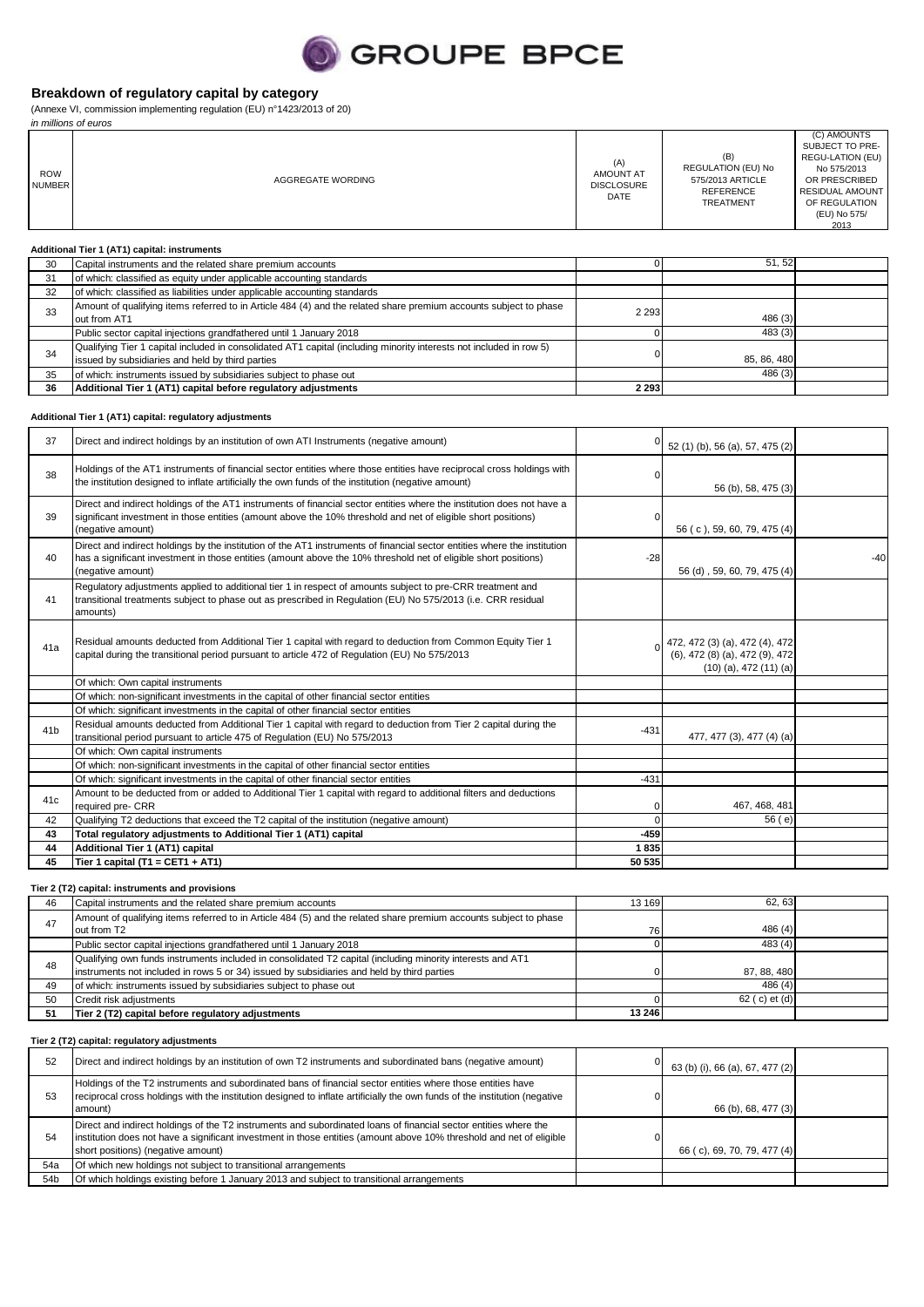

(Annexe VI, commission implementing regulation (EU) n°1423/2013 of 20) *in millions of euros*

| <b>ROW</b><br><b>NUMBER</b> | AGGREGATE WORDING                                                                                                                                                                                                                                        | (A)<br><b>AMOUNT AT</b><br><b>DISCLOSURE</b><br>DATE | (B)<br>REGULATION (EU) No<br>575/2013 ARTICLE<br><b>REFERENCE</b><br><b>TREATMENT</b> | (C) AMOUNTS<br>SUBJECT TO PRE-<br>REGU-LATION (EU)<br>No 575/2013<br>OR PRESCRIBED<br><b>RESIDUAL AMOUNT</b><br>OF REGULATION<br>(EU) No 575/<br>2013 |
|-----------------------------|----------------------------------------------------------------------------------------------------------------------------------------------------------------------------------------------------------------------------------------------------------|------------------------------------------------------|---------------------------------------------------------------------------------------|-------------------------------------------------------------------------------------------------------------------------------------------------------|
| 55                          | Direct and indirect holdings by the institution of the T2 instruments and subordinated loans of financial sector<br>entities where the institution has a significant investment in those entities (net of eligible short positions) (negative<br>amount) | $-1005$                                              | 66 (d), 69, 79, 477 (4)                                                               | $-1435$                                                                                                                                               |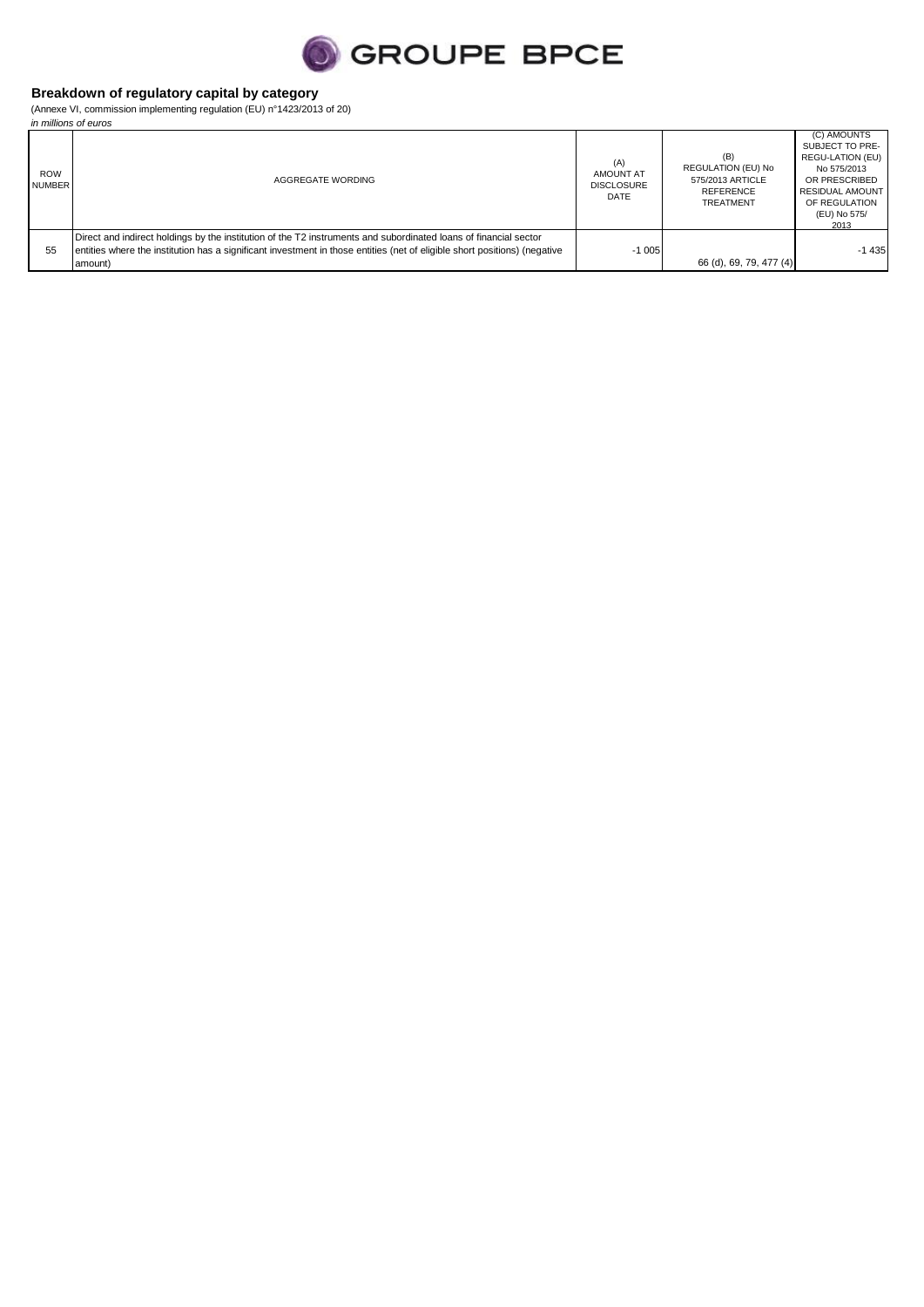

(Annexe VI, commission implementing regulation (EU) n°1423/2013 of 20) *in millions of euros*

| <b>ROW</b><br><b>NUMBER</b> | <b>AGGREGATE WORDING</b>                                                                                                                                                                                                  | (A)<br><b>AMOUNT AT</b><br><b>DISCLOSURE</b><br><b>DATE</b> | (B)<br>REGULATION (EU) No<br>575/2013 ARTICLE<br><b>REFERENCE</b><br>TREATMENT                 | (C) AMOUNTS<br>SUBJECT TO PRE-<br>REGU-LATION (EU)<br>No 575/2013<br>OR PRESCRIBED<br>RESIDUAL AMOUNT<br>OF REGULATION<br>(EU) No 575/<br>2013 |
|-----------------------------|---------------------------------------------------------------------------------------------------------------------------------------------------------------------------------------------------------------------------|-------------------------------------------------------------|------------------------------------------------------------------------------------------------|------------------------------------------------------------------------------------------------------------------------------------------------|
| 56                          | Regulatory adjustments applied to tier 2 in respect of amounts subject to pre-CRR treatment and transitional<br>treatments subject to phase out as prescribed in Requ-lation (EU) No 575/2013 (i.e. CRR residual amounts) | $\Omega$                                                    |                                                                                                |                                                                                                                                                |
| 56a                         | Residual amounts deducted from Tier 2capital with regard to deduction from Common Equity Tier 1 capital during<br>the transitional period pursuant to article 472 of Regulation (EU) No 575/2013                          |                                                             | 472, 472 (3) (a), 472 (4), 472<br>(6), 472 (8) (a), 472 (9), 472<br>$(10)$ (a), 472 $(11)$ (a) |                                                                                                                                                |
|                             | Of which: Own capital instruments                                                                                                                                                                                         |                                                             |                                                                                                |                                                                                                                                                |
|                             | Of which: non-significant investments in the capital of other financial sector entities                                                                                                                                   |                                                             |                                                                                                |                                                                                                                                                |
|                             | Of which: significant investments in the capital of other financial sector entities                                                                                                                                       |                                                             |                                                                                                |                                                                                                                                                |
| 56b                         | Residual amounts deducted from Tier 2 capital with regard to deduction from Additional Tier 1 capital during the<br>transitional period pursuant to article 475 of Regu-lation (EU) No 575/2013                           | $-12$                                                       | 475, 475 (2) (a), 475 (3), 475<br>$(4)$ (a)                                                    |                                                                                                                                                |
|                             | Of which: Own capital instruments                                                                                                                                                                                         |                                                             |                                                                                                |                                                                                                                                                |
|                             | Of which: non-significant investments in the capital of other financial sector entities                                                                                                                                   |                                                             |                                                                                                |                                                                                                                                                |
|                             | Of which: significant investments in the capital of other financial sector entities                                                                                                                                       | $-12$                                                       |                                                                                                |                                                                                                                                                |
| 56c                         | Amount to be deducted from or added to Tier 2 capital with regard to additional filters and deductions required pre<br><b>CRR</b>                                                                                         | $\Omega$                                                    | 467, 468, 481                                                                                  |                                                                                                                                                |
| 57                          | Total regulatory adjustments to Tier 2 (T2) capital                                                                                                                                                                       | $-1017$                                                     |                                                                                                |                                                                                                                                                |
| 58                          | Tier 2 (T2) capital                                                                                                                                                                                                       | 12 2 2 9                                                    |                                                                                                |                                                                                                                                                |
| 59                          | Total capital (TC = $T1 + T2$ )                                                                                                                                                                                           | 62764                                                       |                                                                                                |                                                                                                                                                |
| 59a                         | Risk weighted assets in respect of amounts subject to pre-CRR treatment and transitional treatments subject to<br>phase out as prescribed in Regulation (EU) No 575/2013(i.e. CRR residual amounts)                       | n                                                           |                                                                                                |                                                                                                                                                |
|                             | Of which: Adjustment of the 15 % threshold, part of the significant investments of the CET1, items not deducted<br>from CET1 (Regulation (EU) No 575/2013 residual amounts)                                               |                                                             | 472, 472 (5), 472 (8) (b), 472<br>$(10)$ (b), 472 $(11)$ (b)                                   |                                                                                                                                                |
|                             | Of which: Adjustment of the 15 % threshold, deferred tax assets part, items not deducted from CET1 (Regulation<br>(EU) No 575/2013 residual amounts)                                                                      |                                                             |                                                                                                |                                                                                                                                                |
|                             | Of which: items not deducted from AT1 items (Regulation (EU) No 575/2013 residual amounts)                                                                                                                                |                                                             | 475, 475 (2) (b), 475 (2) (c),<br>475 $(4)(b)$                                                 |                                                                                                                                                |
|                             | Items not deducted from T2 items (Regulation (EU) No 575/2013 residual amounts)                                                                                                                                           |                                                             | 477, 477 (2) (b), 477 (2) (c),<br>477 $(4)$ $(b)$                                              |                                                                                                                                                |
| 60                          | Total risk weighted assets                                                                                                                                                                                                | 394 307                                                     |                                                                                                |                                                                                                                                                |

### **Capital ratios and buffers**

| 61  | Common Equity Tier 1 (as a percentage of risk exposure amount)                                                                                                                                                                                                                                                                     | 12,4% | $92(2)(a)$ , 465  |  |
|-----|------------------------------------------------------------------------------------------------------------------------------------------------------------------------------------------------------------------------------------------------------------------------------------------------------------------------------------|-------|-------------------|--|
| 62  | Tier 1 (as a percentage of risk exposure amount)                                                                                                                                                                                                                                                                                   | 12,8% | 92 (2) (b), 465   |  |
| 63  | Total capital (as a percentage of risk exposure amount)                                                                                                                                                                                                                                                                            | 15,9% | 92(2)(c)          |  |
| 64  | Institution specific buffer requirement (CET1 requirement in accordance with article 92 (1) (a) plus capital<br>conservation and countercyclical buffer requirements, plus systemic risk buffer, plus the systemically important<br>institution buffer (G-SII or 0-SII buffer), expressed as a percentage of risk exposure amount) |       | CRD 128, 129, 130 |  |
| 65  | of which: capital conservation buffer requirement                                                                                                                                                                                                                                                                                  |       |                   |  |
| 66  | of which: countercyclical buffer requirement                                                                                                                                                                                                                                                                                       |       |                   |  |
| 67  | of which: systemic risk buffer requirement                                                                                                                                                                                                                                                                                         |       |                   |  |
| 67a | i which: Global Systemically Important Institution (G-511) or Other Systemically Important Institution (0-SII) buffer<br><b>ot</b>                                                                                                                                                                                                 |       | <b>CRD 131</b>    |  |
| 68  | Common Equity Tier 1 available to meet buffers (as a percentage of risk exposure amount)                                                                                                                                                                                                                                           |       | <b>CRD 128</b>    |  |
| 69  | [non relevant in EU regulation]                                                                                                                                                                                                                                                                                                    |       |                   |  |
| 70  | [non relevant in EU regulation]                                                                                                                                                                                                                                                                                                    |       |                   |  |
| 71  | [non relevant in EU regulation]                                                                                                                                                                                                                                                                                                    |       |                   |  |

### **Capital ratios and buffers**

| 72 | Direct and indirect holdings of the capital of financial sector entities where the institution does not have a significant<br>investment in those entities (amount below 10% threshold and net of eligible short positions)                      | 883     | 36 (1) (h), 45, 46, 472 (10),<br>56 (c), 59, 60, 475 (4), 66 (<br>c), 69, 70, 477 $(4)$ |  |
|----|--------------------------------------------------------------------------------------------------------------------------------------------------------------------------------------------------------------------------------------------------|---------|-----------------------------------------------------------------------------------------|--|
| 73 | Direct and indirect holdings by the institution of the CET 1 instruments of financial sector entities where the insti-<br>tution has a significant investment in those entities (amount below 10% threshold and net of eligible short positions) | 616     | 36 (1) (i), 45, 48, 470, 472<br>(11)                                                    |  |
| 74 | Empty Set in the EU                                                                                                                                                                                                                              |         |                                                                                         |  |
| 75 | Deferred tax assets arising from temporary differences (amount below 10% threshold, net of related tax liability<br>where the conditions in Article 38 (3) are met)                                                                              | 3 4 5 4 | 36 (1) (c), 38, 48, 470, 472<br>(5)                                                     |  |

### **Applicable caps on the inclusion of provisions in Tier 2**

| 76 | Credit risk adjustments included in T2 in respect of exposures subject to standardized approach (prior to the       |     |    |  |
|----|---------------------------------------------------------------------------------------------------------------------|-----|----|--|
|    | application of the cap)                                                                                             |     | 62 |  |
|    | Cap on inclusion of credit risk adjustments in T2 under standardised approach                                       | 791 | 62 |  |
| 78 | Credit risk adjustments included in T2 in respect of exposures subject to internai ratings-based approach (prior to |     |    |  |
|    | the application of the cap)                                                                                         |     | 62 |  |
| 79 | Cap for inclusion of credit risk adjustments in T2 under internal ratings-based approach                            | 814 | 62 |  |